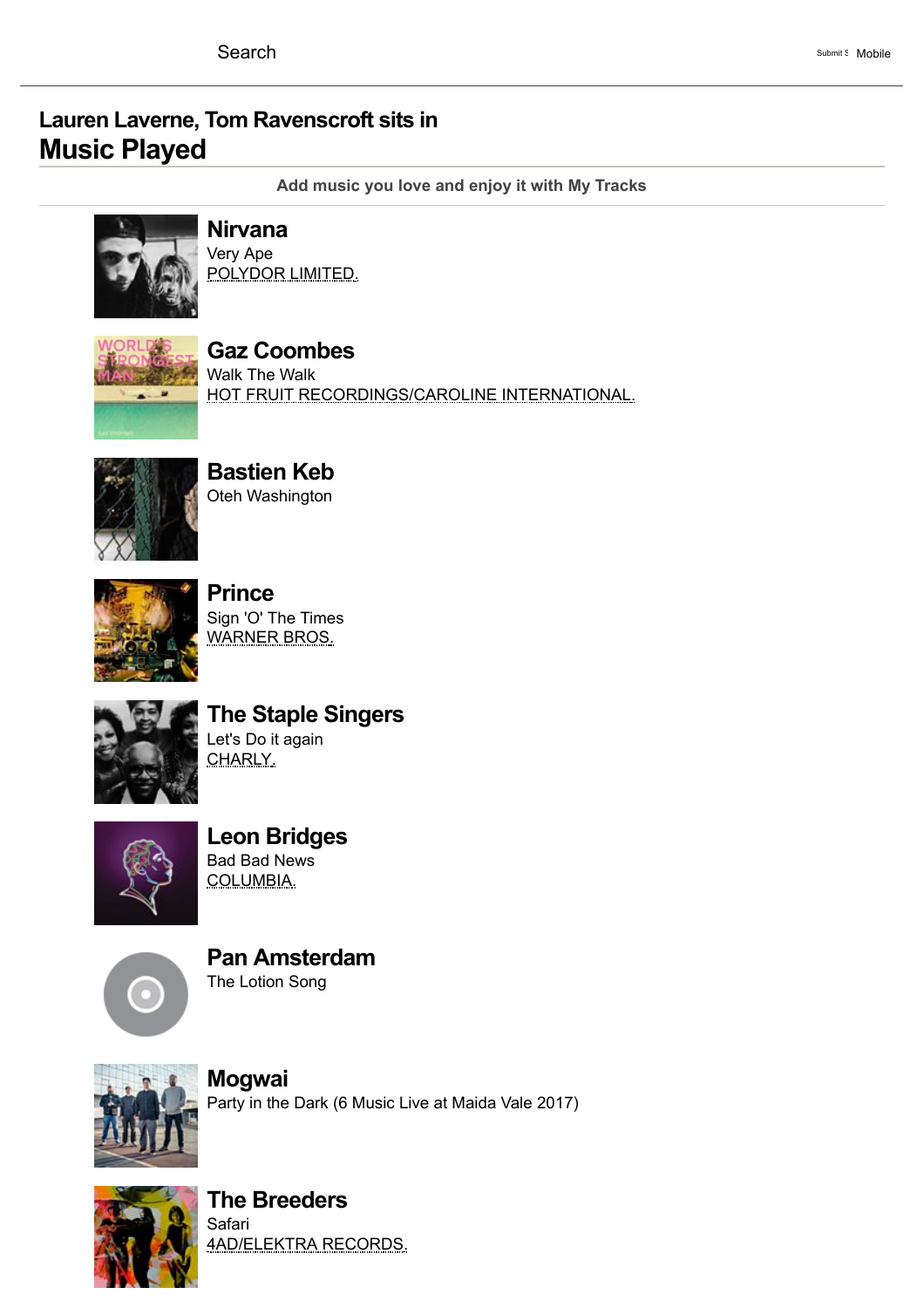

[Bodega](https://www.bbc.co.uk/music/artists/7eeedd8a-f7e5-44fd-a727-f9249407dd54) How Did This Happen?! WHAT'S YOUR RUPTURE?.



Origin [Unknown](https://www.bbc.co.uk/music/artists/b5525d77-93e5-4562-b575-8d39d7765245) Valley Of The Shadows MOVING SHADOW LTD.



High [Contrast](https://www.bbc.co.uk/music/artists/889b69e3-7b18-4889-b953-9f2931597204) Racing Green



[Moby](https://www.bbc.co.uk/music/artists/8970d868-0723-483b-a75b-51088913d3d4) Feeling So Real MOBY SONGS: 1993-1998. WARNER MUSIC UK LIMITED. 9.



The [Prodigy](https://www.bbc.co.uk/music/artists/4a4ee089-93b1-4470-af9a-6ff575d32704) Jericho (Original Version) FIRE / JERICHO. BEGGARS BANQUET RECORDS LTD. 2.



Ms. [Dynamite](https://www.bbc.co.uk/music/artists/c0c5e158-d61d-4043-a0eb-dc6cc1e0a539) Dy-Na-Mi-Tee POLYDOR.



[Arcade](https://www.bbc.co.uk/music/artists/52074ba6-e495-4ef3-9bb4-0703888a9f68) Fire Put Your Money On Me COLUMBIA.

The [Beatles](https://www.bbc.co.uk/music/artists/b10bbbfc-cf9e-42e0-be17-e2c3e1d2600d) Glass Onion THE WHITE ALBUM. PARLOPHONE. 3.



Pip [Blom](https://www.bbc.co.uk/music/artists/fe59b55b-099a-4123-bf82-c1840b6662c2) I Think I'm In Love NICE SWAN RECORDS.



HALEY. **Bratt** MEMPHIS INDUSTRIES.

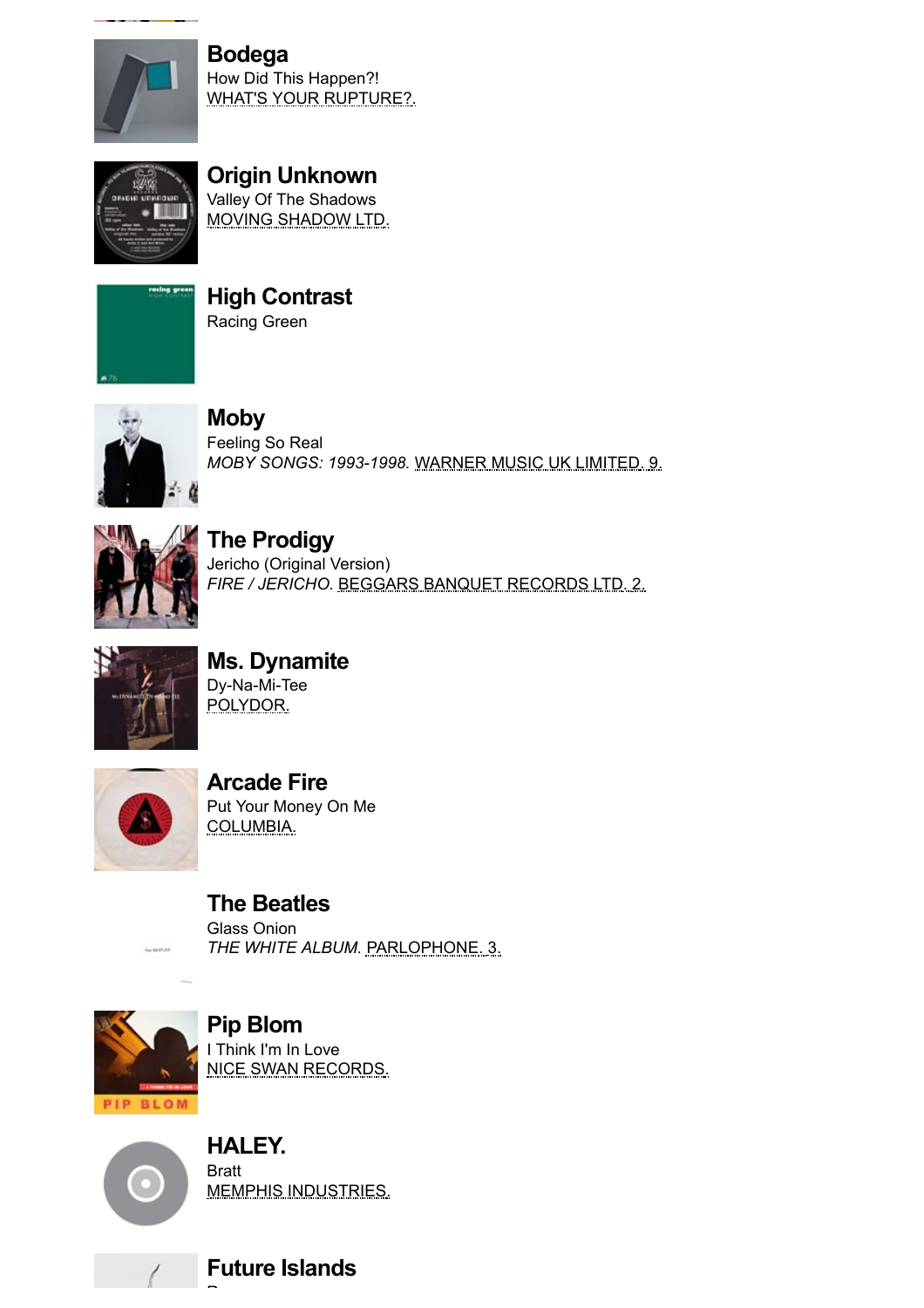

Ran 4AD.



[Riton](https://www.bbc.co.uk/music/artists/9b085502-2c93-446f-ab1b-858e281471ff) & [Kah](https://www.bbc.co.uk/music/artists/297188d1-2644-4ec3-968c-590e103e50ba)‐Lo Fake ID RITON TIME.



Little [Dragon](https://www.bbc.co.uk/music/artists/c8a9ae11-63bf-409b-8bf3-a96b3712a2ff) Sway Daisy BECAUSE MUSIC.



[Biig](https://www.bbc.co.uk/music/artists/b618a5f3-085d-4966-887f-6d264c61524a) Piig Perdida



**[Spiritualized](https://www.bbc.co.uk/music/artists/65041e06-83d2-4987-ae52-c17a915fc82a) Medication** DEDICATED.



Manic Street [Preachers](https://www.bbc.co.uk/music/artists/32efea44-6cb5-4b4f-bdaa-c8b8f6cef981) Distant Colours COLUMBIA.



[Circuit](https://www.bbc.co.uk/music/artists/b5861e2b-283d-4ec6-a613-d0228c654b31) des Yeux Falling Blonde



[Leonard](https://www.bbc.co.uk/music/artists/65314b12-0e08-43fa-ba33-baaa7b874c15) Cohen You Want It Darker COLUMBIA.



[Spoon](https://www.bbc.co.uk/music/artists/84eac621-1c5a-49a1-9500-555099c6e184) Can I Sit Next To You (Ad-Rock Remix)



[Everything](https://www.bbc.co.uk/music/artists/959cf5bf-ee29-4af6-a85a-0b480181d988) but the Girl Each and Every One BLANCO Y NEGRO.



[Jordan](https://www.bbc.co.uk/music/artists/812c46e5-3d65-4e80-ada8-269450c5621b) Rakei Eye To Eye **NINJA TUNE.**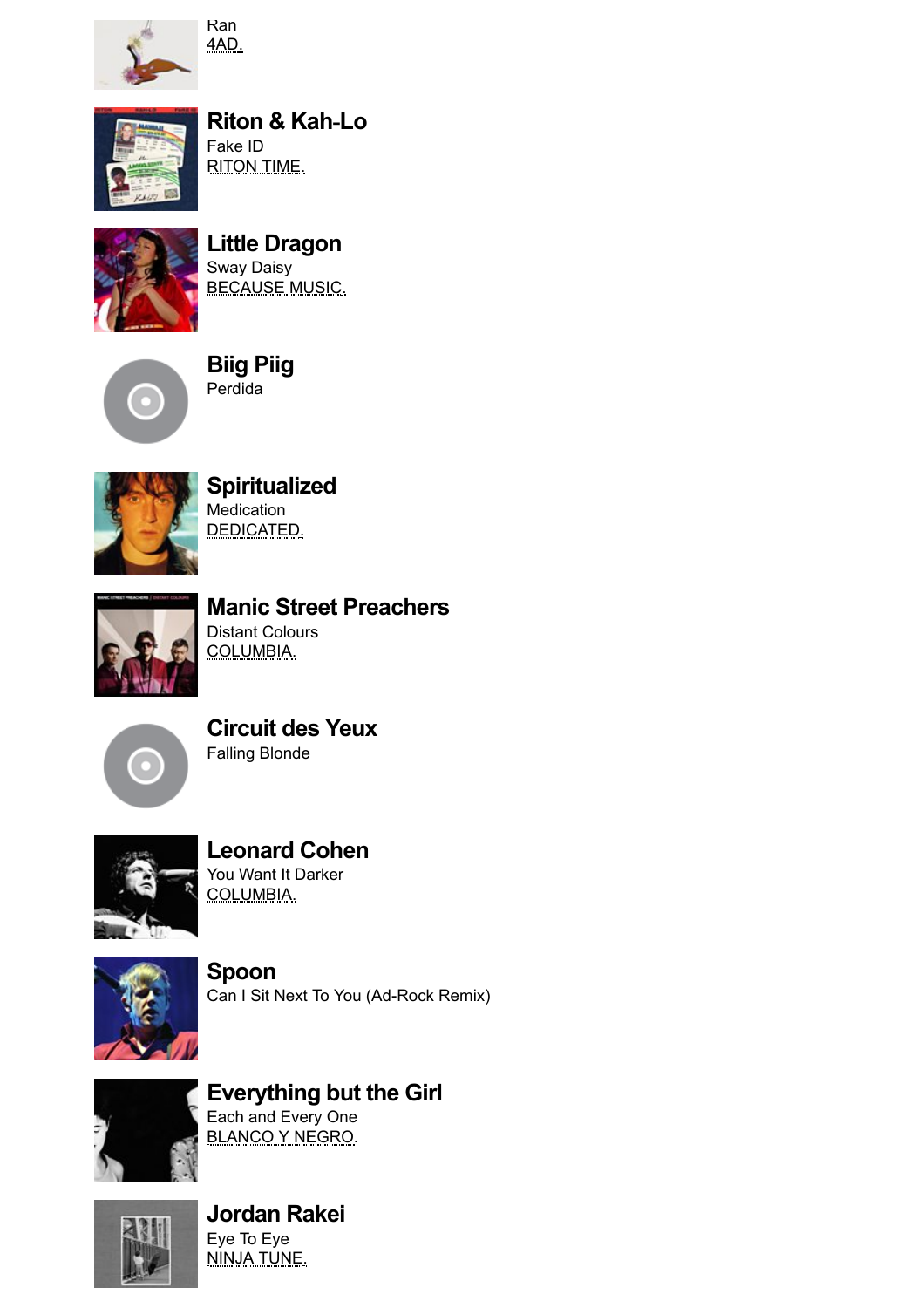

[Kendrick](https://www.bbc.co.uk/music/artists/381086ea-f511-4aba-bdf9-71c753dc5077) Lamar HUMBLE. POLYDOR.



[Bishop](https://www.bbc.co.uk/music/artists/0735e073-b829-4c10-9144-8ca286ec68b2) Nehru

Rooftops BISHOP NEHRU.



[UJi](https://www.bbc.co.uk/music/artists/bff3ea20-ab85-4f65-8987-88895a6e74a3) Jenga



[Jonathan](https://www.bbc.co.uk/music/artists/8a5dff84-c79f-4898-9e15-e100c53ebb58) Richman & The Modern Lovers The Morning Of Our Lives ESSENTIAL.



Haley [Heynderickx](https://www.bbc.co.uk/music/artists/f0805df4-1541-48b1-8482-4c789f83cfcf) Oom Sha La La MAMA BIRD RECORDING CO.



Unknown Mortal [Orchestra](https://www.bbc.co.uk/music/artists/e2305342-0bde-4a2c-aed0-4b88694834de)

This Doomsday SEX & FOOD. JAGJAGUWAR.



[EELS](https://www.bbc.co.uk/music/artists/14387b0f-765c-4852-852f-135335790466) Be Hurt THE DECONSTRUCTION. E WORKS/PIAS.



[Four](https://www.bbc.co.uk/music/artists/3bcff06f-675a-451f-9075-99e8657047e8) Tet Two Thousand And Seventeen TEXT.



Jon [Hopkins](https://www.bbc.co.uk/music/artists/0b0c25f4-f31c-46a5-a4fb-ccbf53d663bd) Emerald Rush DOMINO.



Skee [Mask](https://www.bbc.co.uk/music/artists/2b3e25ba-983e-44ac-9def-907e03910cd2) Rev8617